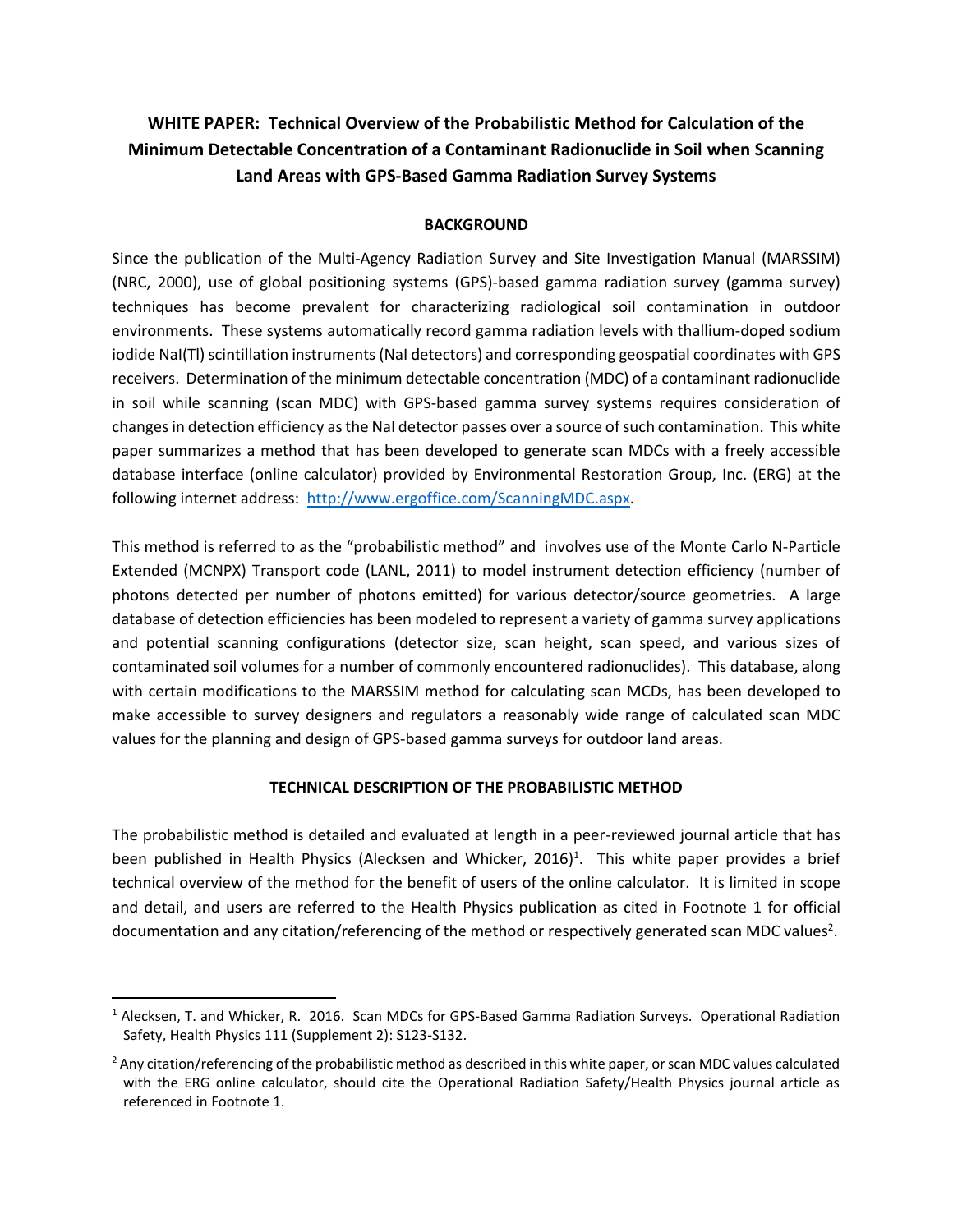The MCNPX modeling code is used for probabilistic simulation of photon interactions in media relevant to radiological surveys with GPS-based gamma scanning systems in outdoor environments (detector, air, contaminant radionuclide, and soil) based on various measurement geometries that may be encountered with this type of survey. Currently, scan MDC values based on the probabilistic method can be generated with the online calculator for two of the most commonly used detector types for this application ( $2 \times 2$ ) inch and 3 × 3 inch NaI crystal dimensions). The modeling for the probabilistic method considers detector counting efficiencies at a series of discrete lateral offsets relative to the center of a uniformly contaminated cylindrical volume of soil ("source") as shown in Figure 1. The detection efficiency at each offset geometry is used to calculate a numerical approximation of the total integrated detection efficiency of the detector as it passes over the source.



**Figure 1:** Annotated diagram of basic parameters/assumptions for probabilistic MCNPX modeling of NaI detection efficiency and calculation of scan MDCs for GPS-based gamma survey systems [adapted from Alecksen and Whicker (2016)].

This and other basic parameters and assumptions of MCNPX modeling and calculation of scan MDC values with the probabilistic method are depicted in Figure 1. MCNPX code selections include "analog" and "detailed physics" models, along with "pulse height tally" to simulate photon interactions in the NaI crystal. The absolute counting efficiency  $(\epsilon)$  of the detector (ratio of photons detected per photons emitted from the source) is assumed to be represented by the pulse height tally. The user-selected radionuclide of interest in the contaminated soil volume (source) is assumed to contain any decay products (as applicable) in equilibrium with the parent. Other modeling assumptions and details are described in Alecksen and Whicker (2016).

Currently, the depth of contamination below the ground surface is limited to 15 cm (approximately 6 inches), but a strategic range of source diameters have been modeled as shown in Table 1. This allows the user to easily approximate a continuous curve of scan MDC values as a function of "hot spot" size (diameter) which can help survey designers make informed decisions on appropriate scan system parameters depending on the expected nature of contamination (e.g. small spills versus broadly dispersed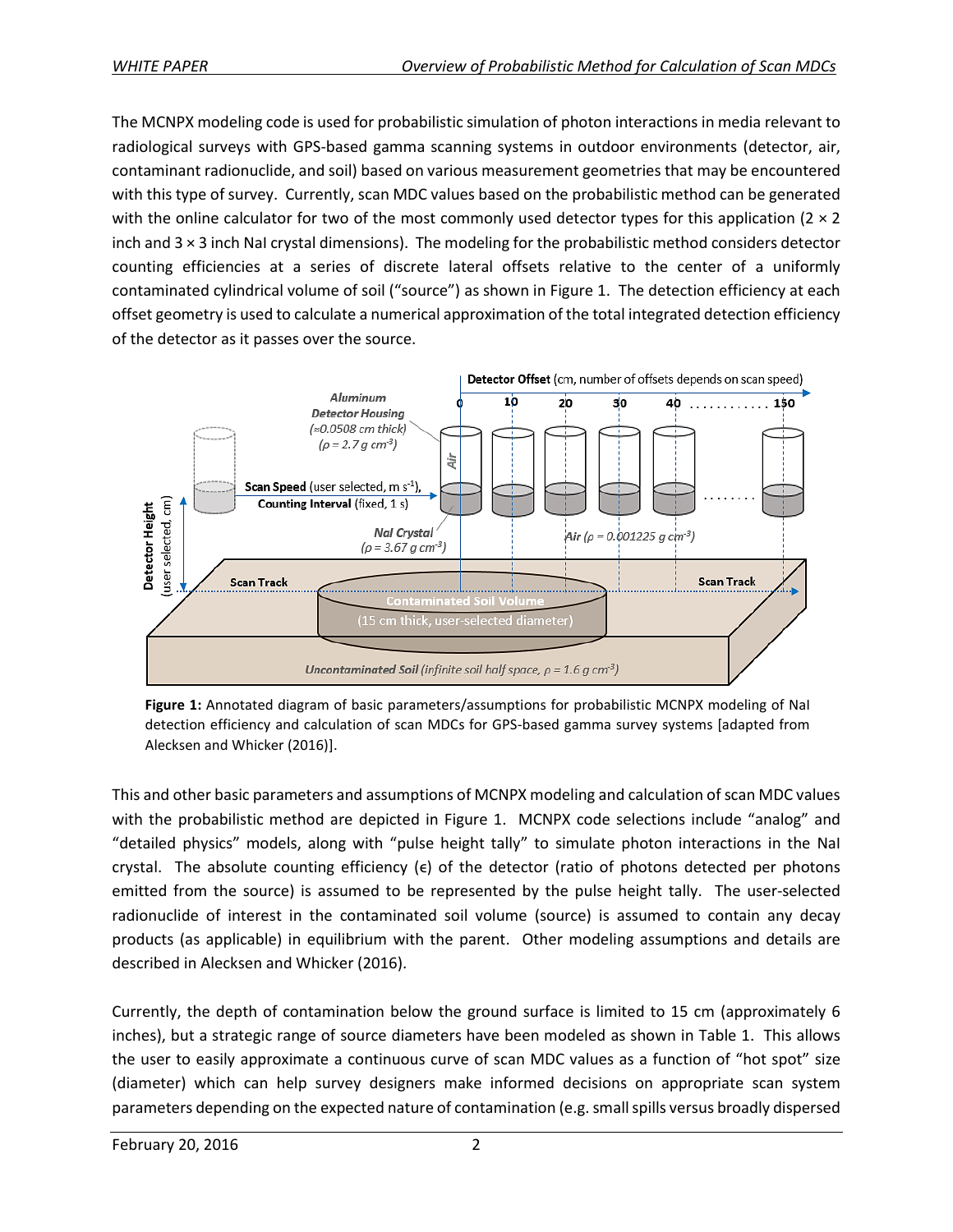windblown contamination, both of which may be present at a given site depending on location and site history).

| Detector Type  | Radionuclide     | <b>Source Diameter</b><br>(cm) |            | <b>Detector Height</b><br>(cm) | <b>Detector Offset</b><br>(cm) |
|----------------|------------------|--------------------------------|------------|--------------------------------|--------------------------------|
| 2 x 2 inch Nal | $226$ Ra         | 20                             | 300        | 10                             | 0 to 150 in                    |
| 3 x 3 inch Nal | $137$ Cs         | 56                             | 800        | 30                             | $10$ -cm<br>increments         |
|                | 60 <sub>Co</sub> | 100                            | 1400       | 46                             |                                |
|                | $241$ Am         | 150                            | (infinite) | 100                            |                                |
|                | 232Th            | 200                            |            |                                |                                |

**Table 1:** Input parameters included in the MCNPX-modeled detection efficiency database.

GPS-based scanning systems provide a continuous series of discrete point estimates of the average count rate measured while scanning along a given scan path (sometimes referred to as a scan track). Successive readings are typically generated and recorded every 1 second. The distance over which the count rate is measured depends on scan speed. The probabilistic method assumes that each individual count rate reading is based on a counting interval that is statistically equivalent to an "observation interval" as described in MARSSIM, and this counting interval represents a 1-second scaler count<sup>3</sup>. The relative position of the fixed 1-second counting interval in relation to the source while scanning is independent of both scan speed and the horizontal dimensions (diameter) of the source of soil contamination.

As illustrated in Figure 1, discrete detector efficiency values are modeled at 10-cm offset increments from a starting point positioned directly over the center of the source to a final distance that depends on scan speed over the 1-second counting interval<sup>4</sup>. A large database of detection efficiencies has been modeled in this manner for all combinations of scanning scenario parameters shown in Table 1 to enable scan MDCs to be calculated for common detector types, contaminant radionuclides in soil, and various scan geometry configurations. Calculation of the scan MDC for a user-specified combination of Table 1 scan parameters is based on the radionuclide concentration in soil as calculated with the following equation (Equation 1):

$$
S = \frac{C}{r * \epsilon * k * \rho * V}
$$
 (Equation 1)

Where

 $\overline{\phantom{a}}$ 

<sup>&</sup>lt;sup>3</sup> Scan MDCs based on 1-second scaler counts are applicable to surveys performed with ratemeters provided that the data output interval is the same (every second), and the scan speed is slow enough or the size (diameter) of the source is large enough for the ratemeter to reach the minimum detectable count rate (MDCR) above background during any counting interval as the detector passes over the contaminated soil volume.

<sup>&</sup>lt;sup>4</sup> The maximum scan speed currently included in the algorithm for calculation of scan MDCs is 1.5 m s<sup>-1</sup>. This value is at the upper end of the range of typical walking speeds (PSU 2005; Knoblauch et al. 1996). Since the counting interval for GPS-based scan systems is assumed to be 1 second, 150 cm is currently the maximum modeled detector offset.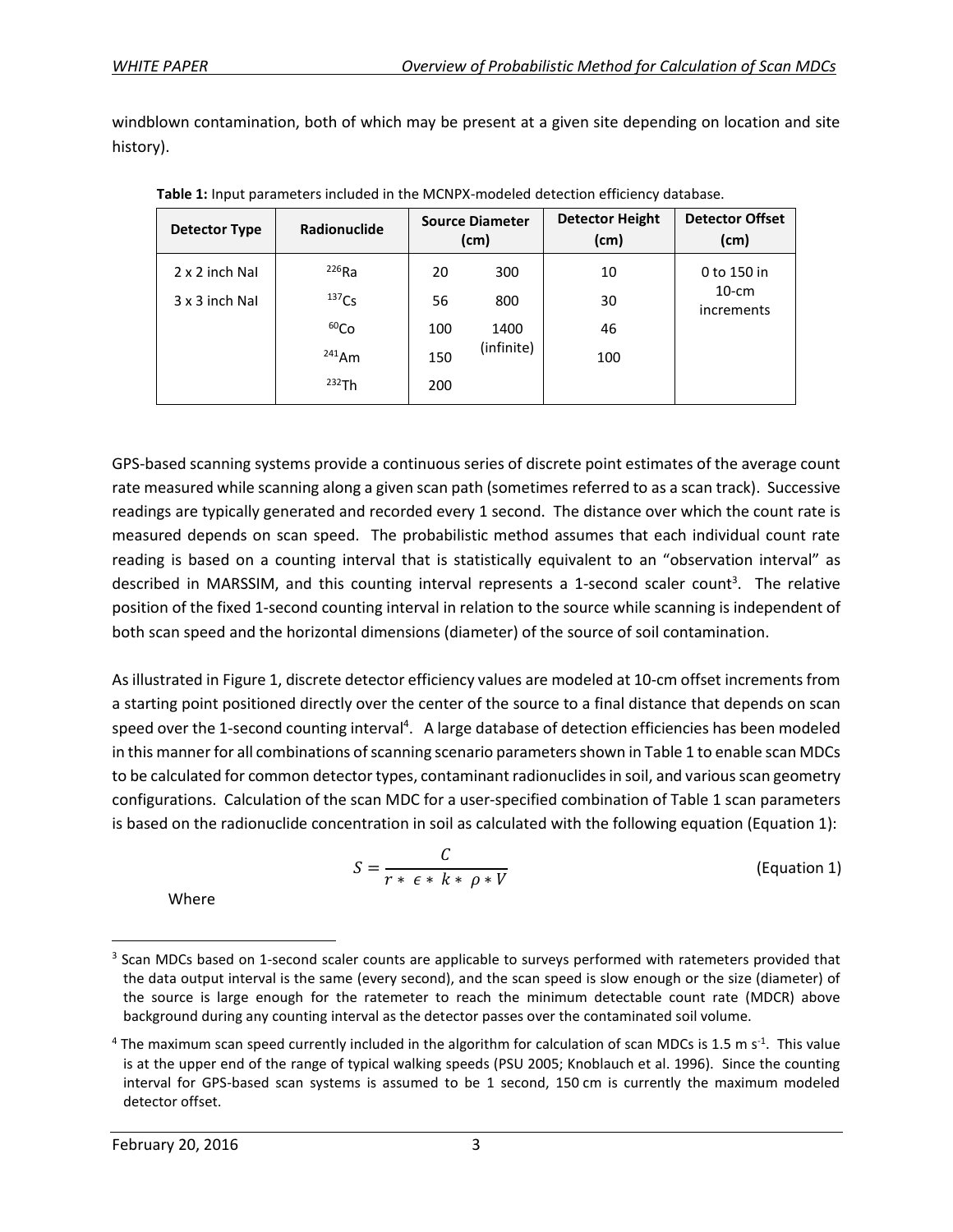- S = source concentration in soil in picocuries per gram (pCi  $g^{-1}$ )
- C = photon count rate in counts per minute (cpm)
- $\epsilon$  = MCNPX modeled detection efficiency in photons detected/photons emitted
- $k =$  radionuclide (plus decay progeny) emission rate in photons emitted per disintegration
- $\rho$  = soil density (g cm<sup>-3</sup>)
- $r =$  conversion factor of 2.22 disintegrations per minute per pCi
- $V =$  volume of the source (cm<sup>-3</sup>)

The efficiency parameter in Equation 1 is based on a series of discrete detector efficiencies as depicted in Figure 1 (up to a 150 cm offset from the center of the source). The objective is to determine the total detection efficiency during the 1-second counting interval, and the number of individual discrete detector efficiencies considered depends on user-selected scan speed (assumed to be constant). Assuming that NaI detector efficiency varies continuously as a function of distance from the center of the source, the total detector efficiency over the distance traveled during the counting interval is mathematically described by the integral:

$$
\epsilon_t = \frac{1}{x_e - x_s} \int_{x_s}^{x_e} \epsilon(x) \, dx \tag{Equation 2}
$$

Where

 $\epsilon_t$  = total detector efficiency in photons detected per photons emitted over the distance x<sub>s</sub> to x<sub>e</sub> *x<sup>s</sup>* = starting location of the counting interval

 $x_e$  = ending location of the counting interval

 $\epsilon(x)$  = detector efficiency ( $\gamma_d/\gamma_e$ ) as a function of distance x from the center of the source

Because the modeled efficiencies are discrete values rather than a known continuous function of distance traveled by the detector during the counting interval, the function is numerically approximated by treating the detection efficiency between each incremental offset as an area and using trapezoidal summation to calculate the total integrated efficiency. The total detection efficiency is obtained by substituting the trapezoidal summation for the integral of the continuous function in Equation 2:

$$
\epsilon_t = \frac{\Delta x}{2(x_e - x_s)} \sum_{i=s}^{e-1} (\epsilon_i + \epsilon_{i+1})
$$
 (Equation 3)

Where

- $\epsilon_t$  = total detection efficiency (γ<sub>detected</sub>/γ<sub>emitted</sub>) over the distance  $x_s$  to  $x_e$
- *x<sup>s</sup>* = starting location of the counting interval
- *x<sup>e</sup>* = ending location of the counting interval
- *s* = discrete index of point  $(x, \epsilon)$  at start of counting interval
- $e =$  discrete index of point  $(x, \epsilon)$  at end of counting interval
- $\Delta x$  = change in distance x between discrete points.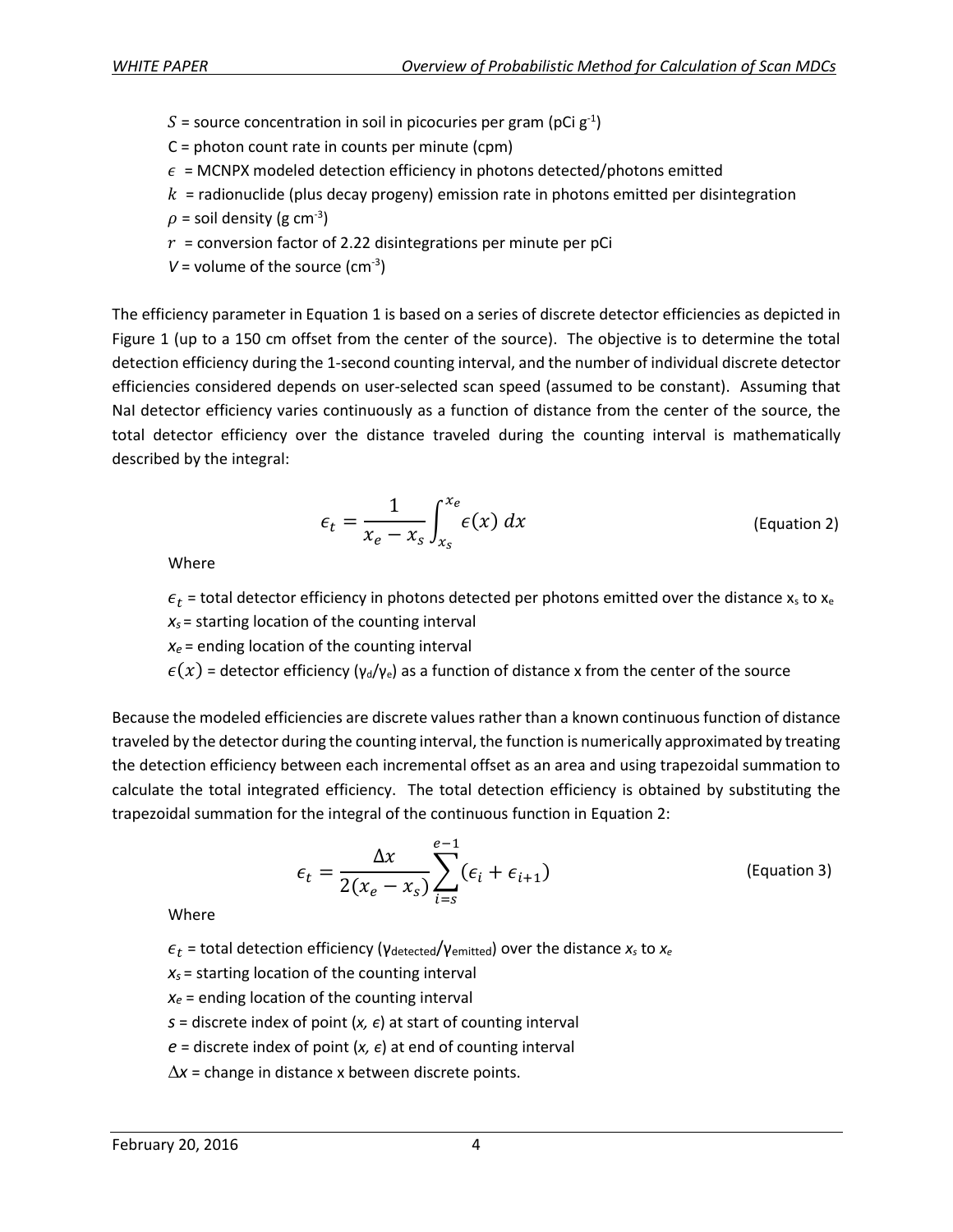Another key parameter in Equation 1 is the photon count rate. To obtain a scan MDC, this variable is based on the minimum detectable count rate (MDCR) that is statistically distinguishable from that due to expected ambient background radiation for the detector type and land areas to be surveyed. As with the MARSSIM method, an *a priori* estimate of the likely background count rate for a given detector at the site in question is necessary. The MCNPX code does not consider background radiation. The MDCR is calculated with Equation 4 as adopted from the MARSSIM method (NRC, 1998 and 2000):

$$
MDCR = d' * \sqrt{b_i} * \frac{60}{i}
$$
 (Equation 4)

Where

MDCR = minimum detectable (net) count rate in cpm

 $b_i$  = number of background counts in the counting interval

 $d'$  = the index of sensitivity based on Type I and Type II decision errors.

 $i =$  the counting interval in seconds

The index of sensitivity (d') in Equation 4 is based on statistical probabilities associated with a normal (Gaussian) data distribution. This statistical parameter modifies the MDCR to limit false positive and false negative decision errors on source detection. Appropriate limits on decision errors are selected by the user and the web-based interface for the probabilistic method database queries a corresponding value of d' based on values published in Table 6.5 of MARSSIM (NRC, 2000). The index of sensitivity applies to counts observed by an "ideal observer" during an "observation interval" as described in MARSSIM, as well as the counts recorded by a GPS-based scanning system during a 1-second counting interval. In either case the NaI detector will behave the same in response to terrestrial gamma radiation in outdoor environments, and the counts from a properly functioning instrument can be expected to follow a Poisson data distribution that closely approximates a normal data distribution.

Because GPS-based surveys are not amenable to "pausing" every time a 1-second reading is high enough to suggest a potential source, more conservative limits on decision errors are appropriate when survey objectives include detection of small hot spots. Based on common statistical and regulatory conventions, "false positive" and "false negative" error rates of 5% each may be considered acceptable for this scenario in terms of maximizing correct detection of contamination when present, yet minimizing false positive readings. The latter consideration (false positives) is important as returning for additional (e.g. slower or static) measurements at every location where a single 1-second reading exceeds the MDCR is generally not realistic. However, if more broadly dispersed soil contamination is expected, a more lenient error rate on false positives (e.g. 60%) may be appropriate for *a priori* estimation of the scan MDC as spatial "clustering" of "positive" count rates will usually provide clear retrospective evidence of true contamination on larger spatial scales.

For GPS-based scanning systems, any potential counting interval will be random in the position of its occurrence relative to the source, and all potential counting interval positions have an equally low probability of occurrence. To help avoid calculation of scan MDCs that could result in ineffective survey design specifications(scan speed, detector height, detector size) as needed to meetsurvey objectives, the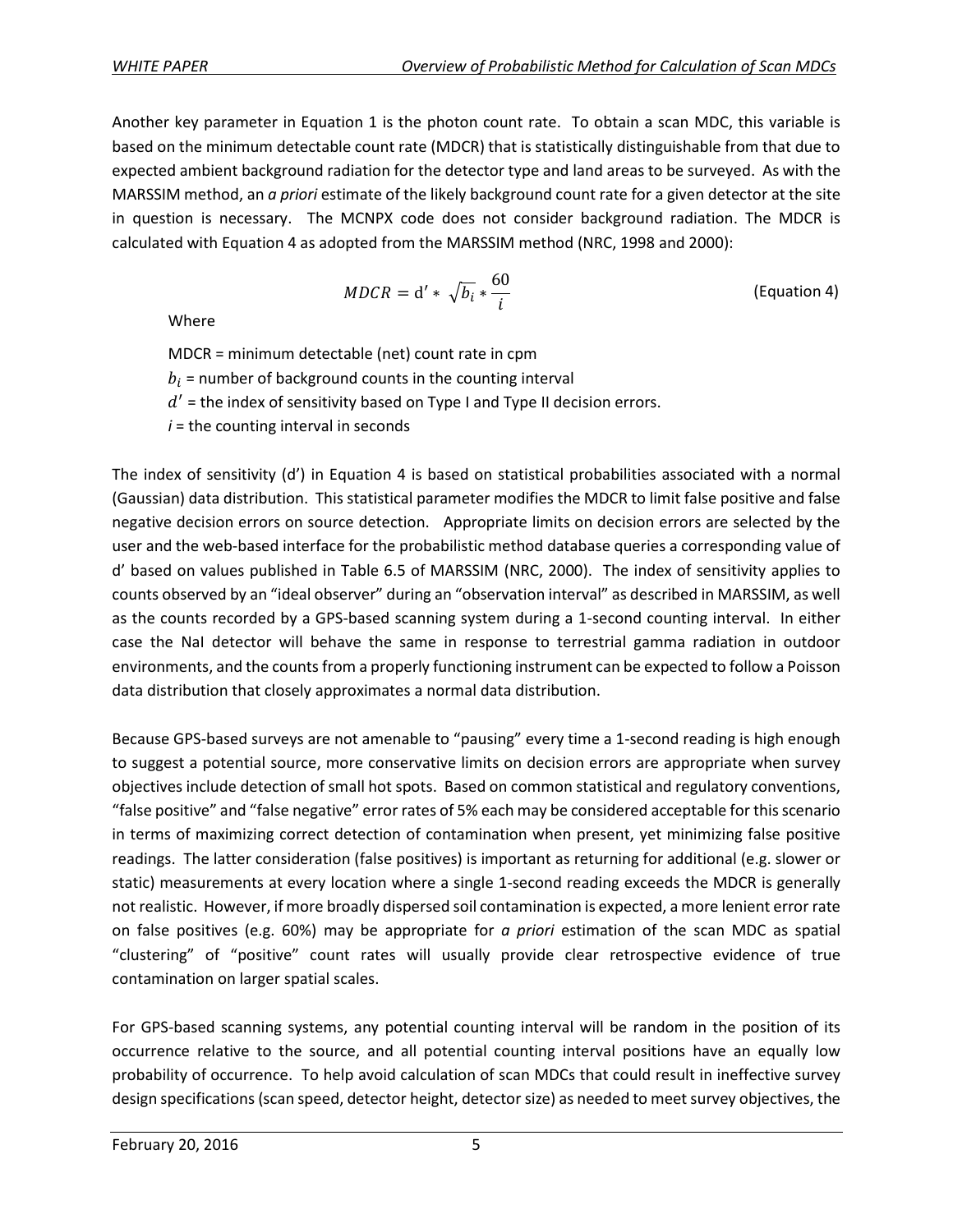probabilistic method assumes that the end of the counting interval always occurs when the detector is directly over the center of the source. Of all possible counting intervals that could occur along a scan path that passes directly over the center of the source, and where the detector is at minimum positioned above some portion of the source during the interval, this particular interval is the most conservative as for any other ending position, a preceding or subsequent counting interval will always have equal or higher counts as the detector passes over the source. For a given scan speed, the total detection efficiency over this conservative counting interval is equivalent to that for a 1-second counting interval that begins with the detector positioned directly over the center of the source (as depicted in Figure 1) due to symmetry.

In cases where gamma survey objectives involve characterizing broadly dispersed soil contamination, the source will tend to have more uniform diffuse gamma fields that may approximate infinite plane source conditions. Under these conditions, the detection capabilities of the scanning system will differ from that of small hot spots. To model detection efficiency and scan MDCs with the MCNPX code for infinite plane source conditions, the diameter of the source area that represents such conditions was experimentally estimated to be approximately 14 meters based on iterative modeling of static detector response to increasing source diameters until associated static MDCs reached a plateau. Further details of infinite plane modeling and assumptions are provided in Alecksen and Whicker (2016).

In summary, Figure 2 provides a flow diagram that depicts the basic elements of the probabilistic method for calculating scan MDC values. The online scan MDC calculator automatically queries the appropriate detection efficiency database values based on user-selected parameters of detector type and height, scan speed, source diameter, and radionuclide, then calculates a corresponding MDCR and scan MDC (using Equations 1, 3 and 4).



**Figure 2:** Flow diagram of the probabilistic method for modeling and calculation ofscan MDC values.